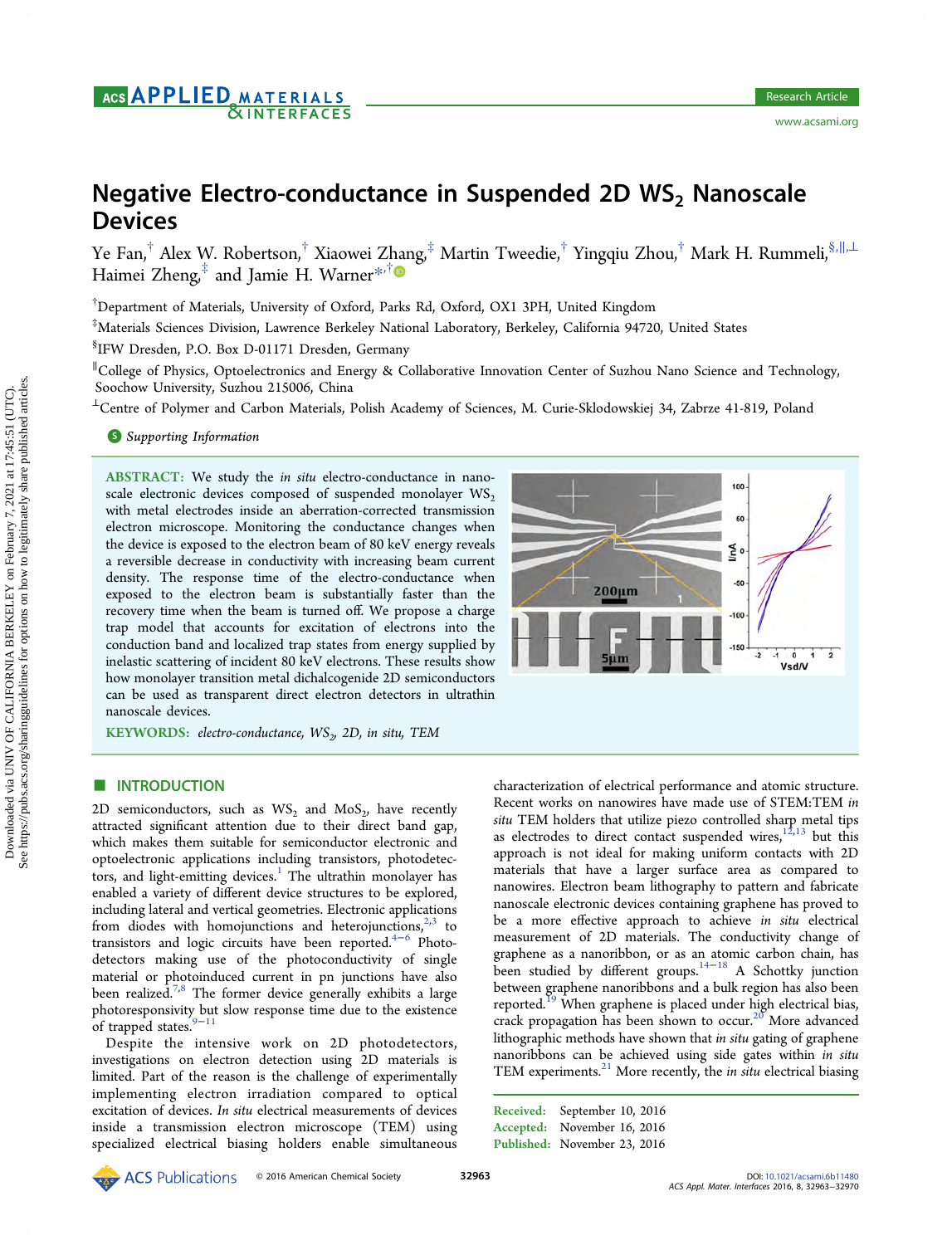<span id="page-1-0"></span>

Figure 1. Experimental setup of in situ electrical biasing within the AC-TEM. (a) Photograph of the electrical in situ biasing TEM holder. (b) Schematic image of the nanoscale electronic devices with bond pads to connect to the biasing holder with electrical feedthroughs. (c, d) SEM images of the electrodes on the chip. Electrodes are produced on the silicon nitride (SiN) insulating layer covering the silicon substrate for in situ electrical measurement.



Figure 2. Characterization of CVD WS<sub>2</sub>. (a) Optical microscope image of as-grown WS<sub>2</sub> on a silicon substrate. (b) SEM image of a WS<sub>2</sub> domain. (c) Low-magnification TEM image of suspended WS<sub>2</sub> within the in situ TEM electrical holder. Inset is the electron diffraction pattern of WS<sub>2</sub>. (d) AC-TEM image of the hexagonal WS<sub>2</sub> lattice with black atom contrast. (e) Histogram of PL spectra from WS<sub>2</sub>. The black curve is the average spectrum of WS<sub>2</sub> over all spots. Orange curves are the trion and exciton peaks that comprise the PL spectrum. (f) Histogram of Raman spectra from WS<sub>2</sub>. The black line is the average spectrum of WS<sub>2</sub> over all spots in the statistic. Orange curves are phonon modes that contribute to the Raman spectrum.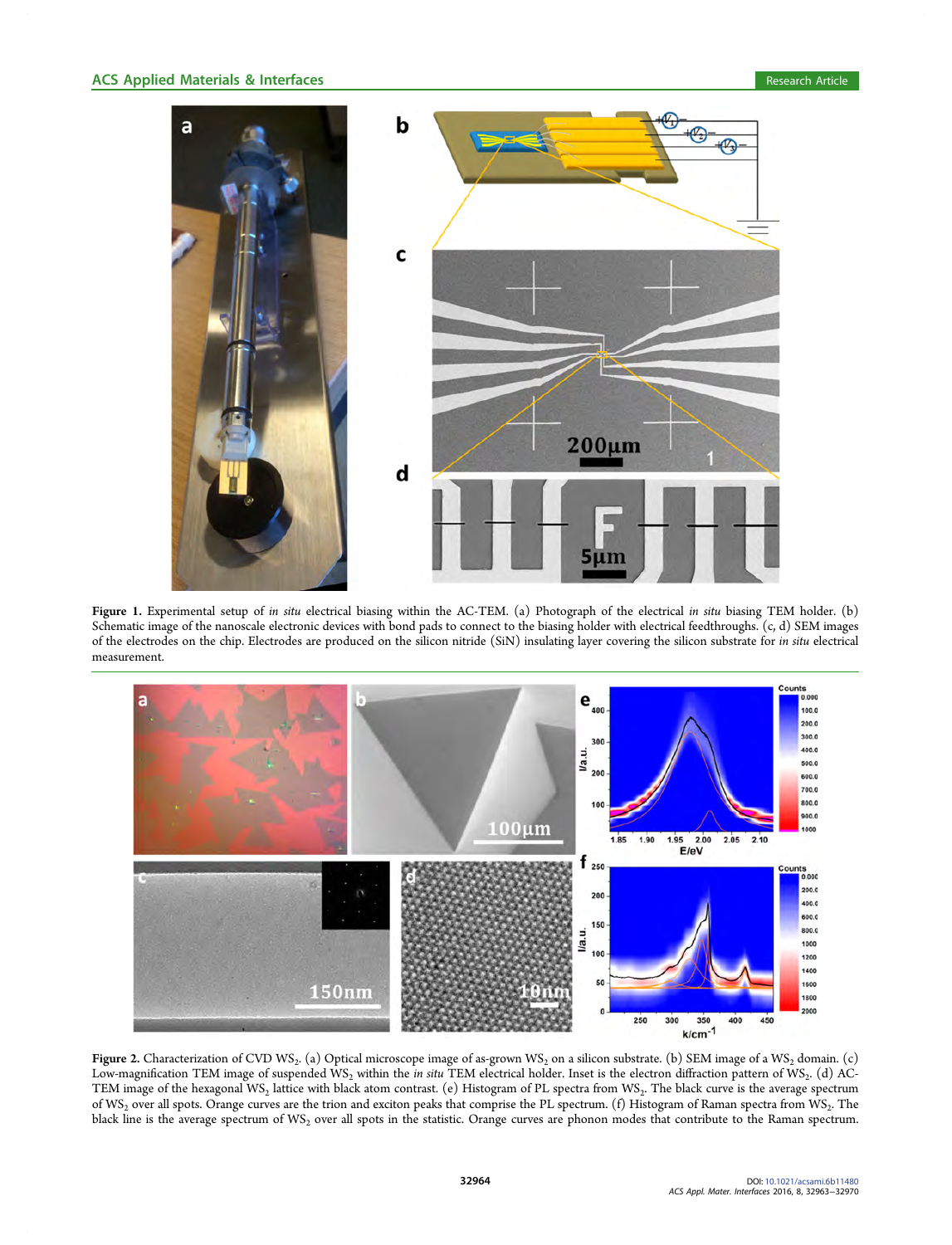<span id="page-2-0"></span>

Figure 3. Current response of WS<sub>2</sub> to incident electron beam exposure. (a) IV sweep under different electron illumination conditions. Nonlinear IV curve is typical for  $\hat{WS}_2$  devices with a Schottky contact. DC current decreases with increasing electron beam intensity ( $I_{\text{beam}}$ ) and density ( $J_{\text{beam}}$ ). (b−f) Time-resolved response of device to incident electron beam at low bias ( $V_{sd} = 0.5V$ ). The on/off state of the incident electron beam is indicated by the color of the background (green background for beam off, red background for beam on). (g−k) Time-resolved response of device to incident electron beam at high bias ( $V_{sd} = 2V$ ). The on/off state of the incident electron beam is indicated by the color of the background (green background for beam off, red background for beam on).

TEM studies of 2D materials has been extended from graphene to  $MoS<sub>2</sub>$ , where conductivity changes induced by electron beam damage was reported.<sup>[22](#page-6-0)</sup>

The atomically thin nature of 2D semiconductors (e.g.,  $WS_2$ ) makes them interesting candidates for applications in electron detection. In electron detectors made with 3D bulk materials, nearly all the incident electrons are stopped by the detector, making the detector opaque and the mechanisms behind the electro-conductance response relatively complex. 2D materials such as  $WS_2$  are highly transparent to an electron beam due to their monolayer thickness and thus offer the opportunity for electron detectors that are effectively electron transparent, enabling the majority of the electron beam to propagate through the device and proceed to other multifunctional detectors.

In this report, we examine the electron detection ability of suspended monolayer  $WS_2$  nanoelectronic devices using an in situ electrical biasing holder within an aberration-corrected TEM (AC-TEM). An accelerating voltage of 80 kV is used to provide electrons with reduced knock-on damage, and therefore, holes or damage will not rapidly occur in the ultrathin  $WS_2$  monolayer. Changes in conductivity of  $WS_2$  as a function of electron beam current density are studied, along

with switching of the electron beam on and off to demonstrate nondestructive cycling of the electro-conductance.

We fabricated nanoelectronic devices using electron beam lithography methods on a thin silicon chip with 100 nm silicon nitride (SiN) thin film. Gold electrodes are aligned to a 10  $\mu$ m  $\times$  50  $\mu$ m suspended SiN observation window in the center of the chip. The slits in the electrodes are produced using focused ion beam (FIB) irradiation, using similar methods as we previously reported.<sup>[23](#page-6-0)</sup> The introduction of the slit in the gold wire separates the source from the drain to produce a twoelectrode structure. Six devices in total are fabricated on one chip and are categorized into two groups. Devices in the same group are co-sourced ([Figure 1d](#page-1-0)). The SEM images of the asfabricated chip are shown in [Figure 1](#page-1-0)c,d. The channel length of our device is 250 nm, with a 2  $\mu$ m channel width. The large aspect ratio between channel width and length provides a uniform electrical field through the channel material  $(WS_2)$  and guarantees that most of the current flows directly through the  $WS<sub>2</sub>$  between the electrodes when biased. Details are described in the [Supporting Information](http://pubs.acs.org/doi/suppl/10.1021/acsami.6b11480/suppl_file/am6b11480_si_001.pdf).

# ■ RESULTS AND DISCUSSION

We characterized the chemical vapor deposition (CVD) grown  $WS_2$  before carrying out in situ electrical measurements to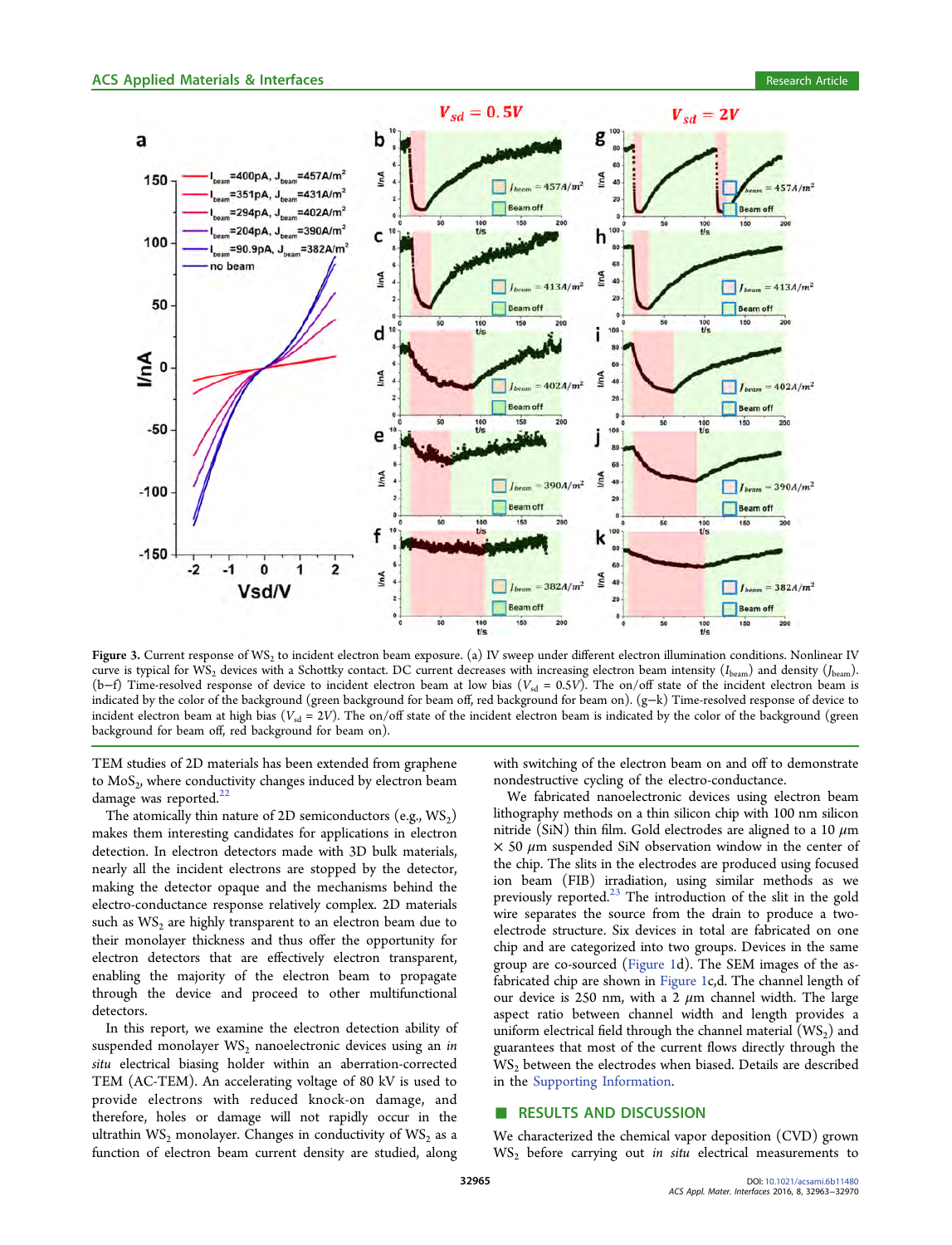<span id="page-3-0"></span>

Figure 4. Characterization of the device to incident electron beam. (a) Electro-responsivity of the WS<sub>2</sub> device. The electro-responsivity is defined as the ratio between change of IV current and incident electron beam, which increases with increasing source−drain bias as well as incident beam current. (b) Relative change in conductance of the device due to incident electron beam. The conductivity of WS<sub>2</sub> decreases down to 10% of its original value when illuminated by the electron beam. (c) Dependence of response time on incident beam density. Both the response and recovery times do not strongly rely on the source−drain bias. The response time decreases with increasing beam density, while the recovery time keeps almost unanged. (d-f) TEM images of WS<sub>2</sub> in this experiment. (d) Low-magnification TEM image of WS<sub>2</sub>. Small clusters appear on the WS<sub>2</sub> after Joule annealing. (e) AC-TEM image of one cluster on  $WS_2$  lattice. (f) AC-TEM image of clean region of  $WS_2$ .

ensure its quality. Single crystal domains of CVD grown  $WS_2$ [\(Figure 2a](#page-1-0),b) are used for the in situ measurement in this study. The low-magnification TEM image in [Figure 2](#page-1-0)c shows the  $\text{WS}_2$ after transfer onto the in situ TEM chip and reveals the suspended region. Selected area electron diffraction was taken from this suspended region of  $WS_2$  and shows only one set of electron diffraction spots, confirming the single crystallinity of  $WS_2$  across the electrode gap (inset of [Figure 2](#page-1-0)c). Despite the small amount of amorphous residue on the surface, the transferred  $WS_2$  is clean enough to resolve the atomic lattice in AC-TEM images [\(Figure 2](#page-1-0)d). We find that, if the  $WS_2$  contains excessive amounts of surface contamination, then the measurement of the electro-conductance becomes unstable. The quality of  $WS_2$  used in this experiment is further evaluated by photoluminescence and Raman spectroscopy. Since only a small portion of  $WS_2$  is across the device, we take hundreds of different measurement spots to get statistical information on overall quality of  $WS_2$  in this experiment. Panels (e) and (f) in [Figure 2](#page-1-0) are the histograms of spectra of CVD grown  $WS_2$ . In each image, the color reflects the counts and the black curve marks the average spectrum. Both photoluminescence (PL) and Raman spectra are measured with a 532 nm laser. The PL spectrum consists of a trion peak and an exciton peak. The energy of the trion and exciton is measured as 1.98 and 2.01 eV, respectively, which is in accordance with previously reported values.<sup>[24](#page-6-0),[25](#page-6-0)</sup> The CVD grown  $WS_2$  used in our work is n-doped according to our previous measurements, $45$  similar to other reports.<sup>[24](#page-6-0),[25](#page-6-0)</sup> The doping is likely to arise from either S vacancies, oxidization, surface adsorbates, or substitutional impurities. Many secondary resonance peaks appear in the Raman spectrum of our sample, similar to previously reported

works.<sup>[26,27](#page-6-0)</sup> The peak shift and height ratio between the  $E_{2g}$ (356.5 cm<sup>-1</sup>) peak and the A<sub>1g</sub> (414.4 cm<sup>-1</sup>) peak are 57.9 cm<sup>−</sup><sup>1</sup> and 3.16, respectively. This confirms the single layer nature of the CVD  $\text{WS}_2$ .<sup>[28](#page-6-0)</sup>

[Figure 3](#page-2-0) shows the change in current of the biased  $WS_2$ device upon exposure to the electron beam. The monolayer single crystal CVD grown  $WS_2$  in our experiment exhibits a negative electro-conductivity; i.e., the conductance of  $WS_2$  is lowered by the incident electron beam. By varying the incident electron beam density, we measure a change in the IV curve of  $WS<sub>2</sub>$ . It should be noted that, due to the nonuniformity of the electron beam, especially when the beam size is comparable to the size of the slot covered by  $WS_{2}$ , the total current is not linearly dependent on the beam density. Before carrying out the electro-conductivity measurements, the device is annealed by Joule heating. Similar to previous reports on electronic measurement of  $\text{WS}_2^{29}$  $\text{WS}_2^{29}$  $\text{WS}_2^{29}$  we find that a long period of Joule annealing is necessary to get stable device performance. Inspection of the device by high-resolution TEM imaging confirms that this procedure does not damage the  $WS_2$ . Although this cannot fully rule out defects caused by Joule annealing, the effect of newly created defects by the annealing is expected not to be significant. The IV sweep of  $WS_2$  under different electron beam current densities is shown in [Figure 3a](#page-2-0). When the electron beam is off, "dark" current up to ∼100 nA is measured under 2 V bias. This results in a conductivity of 6.1 nS (by assuming channel length = 250 nm, channel width = 2000 nm), which is typical for single layer  $\text{WS}_2$  in vacuum.<sup>[29](#page-6-0)–[31](#page-6-0)</sup> The nonlinear IV curve is due to the Schottky contact between  $WS<sub>2</sub>$  and the gold electrode contact. When the electron beam is switched on and is incident onto the  $WS_2$  device, the DC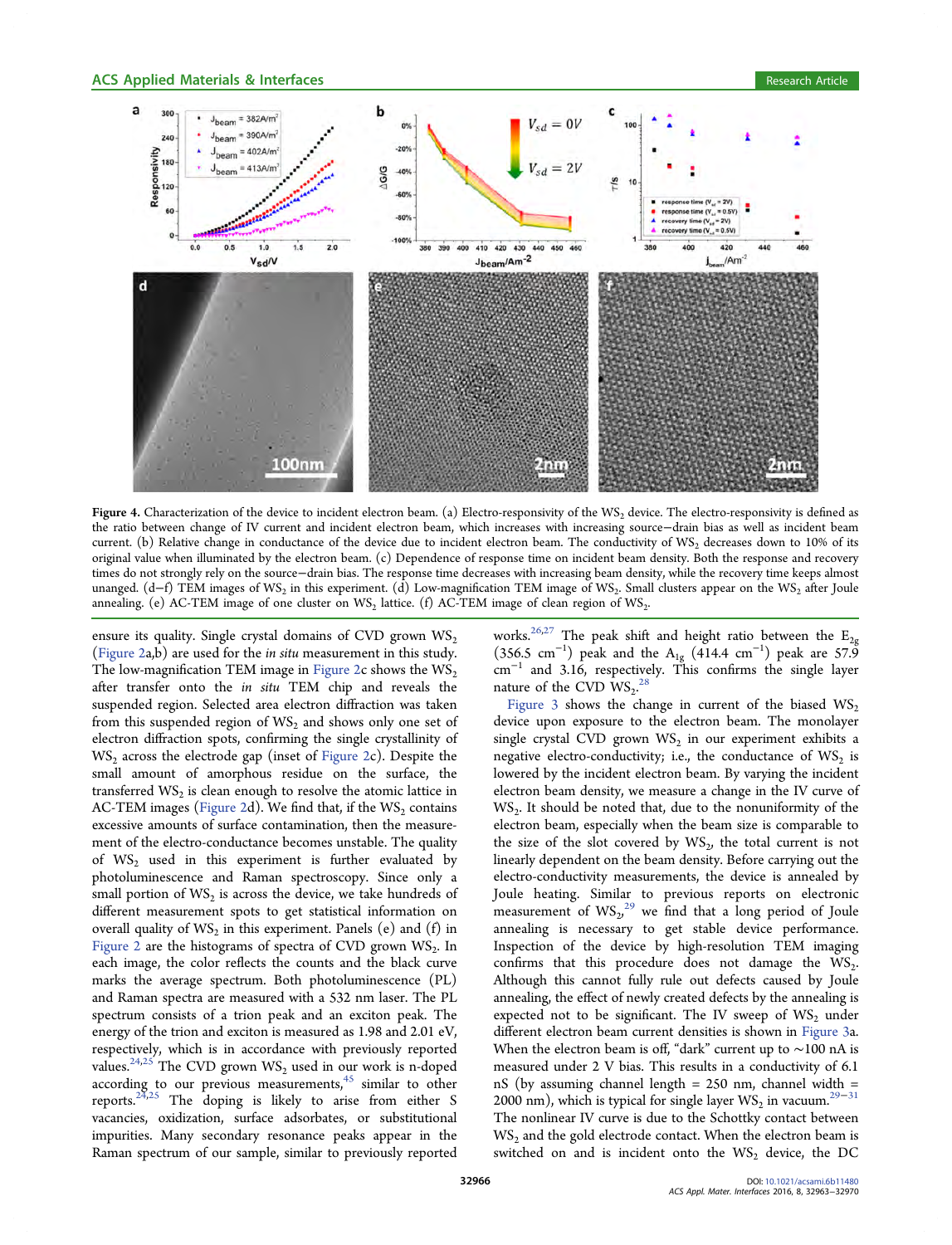<span id="page-4-0"></span>

Figure 5. Schematic illustrating the mechanism of negative electro-conductance in suspended WS<sub>2</sub>. (a) Artistic image and (b) band diagram of WS<sub>2</sub>. with trapped center before e-beam illumination. (c) Artistic image and (d) band diagram of WS<sub>2</sub> with trapped center being illuminated by incident electron beam. Hot charge carriers (electrons) fill the trapped states quickly. (e) Artistic image and (f) band diagram of WS<sub>2</sub> with trapped center right after the incident beam is shut off. The trapped center slowly discharges.

current drops down to less than 10% of the dark current. For example, the current passing through  $WS_2$  at a 2 V bias decreases from 90 to 8.7 nA when the beam current density increases from 0 to 457  $A/m^2$  [\(Figure 3](#page-2-0)a).

An intriguing response and recovery process of  $WS_2$  to incident electron beam is revealed in [Figures 3](#page-2-0)b−f and [3g](#page-2-0)−k. DC current flow in  $WS_2$  decreases sharply when the device is exposed to the electron beam, but increases slowly after the beam is shut off. Hereafter, we call the decreasing of DC current when turning on the electron beam as the "response" process and the increasing of DC current due to turning off the electron beam as the "recovery" process. The cyclic response and recovery processes are measured multiple times by manually controlling the beam valve to switch the electron beam on and off. One cycle of each measurement is shown in [Figure 3](#page-2-0) to illustrate the behavior. The current recovers to its original value when the beam is turned off again (as seen in [Figure 3b](#page-2-0)−g).

To further understand the DC response of WS<sub>2</sub> to the incident electron beam, we define the electro-responsivity as following

$$
Responsivity = \left| \frac{I - I_{dark}}{I_{beam}} \right|
$$

where I is the measured source−drain current when the electron beam illuminates the device,  $I_{dark}$  is the dark current (i.e., the current of the device when the electron beam is off), and  $I_{\text{beam}}$  is the incident beam current. The electro-responsivity defined here can be seen as an analogy to the photoresponsivity and represents how sensitive the device is to the incident electron beam. The electro-responsivity at each bias and electron beam density is calculated and shown in [Figure 4a](#page-3-0). Within our experimental range, the electro-responsivity increases monotonically with increasing bias and incident beam current.

The dependence of electro-responsivity on source−drain bias indicates that our device acts as an "electro-conductor", analogous to a photoconductor, of which conductance changes when exposed to light. The change of conductance is plotted in [Figure 4](#page-3-0)b. The conductance of the device varies for different source−drain biases due to its Schottky contact with the gold electrodes. However, the trend of decreasing conductance with increasing beam density is clear [\(Figure 4b](#page-3-0)). When the beam

current density reaches 457 A/m<sup>2</sup>, the conductance of  $WS_2$ decays to only 9.8% of its conductance in the dark.

Besides the change in conductance, the reaction speed of  $WS_2$  to the external electron beam is also studied. Two factors prohibit us from further increasing the electron beam intensity: First, the electron-beam-induced damage to  $WS_2$  becomes significant with higher electron beam density. Additionally, the uniformity of the electron beam becomes nonperfect, which increases the measurement error. By fitting a time dependence curve in [Figure 3](#page-2-0)b,c, with a formula describing an exponential decay

$$
I = I_0 + I_1 \exp(-t/\tau)
$$

where I is the measured current,  $I_0$  and  $I_1$  are two fitting parameters, and  $\tau$  is the characteristic response time of the device, we can extract the response (or recovery) time of our device ([Figure 4c](#page-3-0)). Both the response time and the recovery time are found to be independent of source−drain bias. However, the response time varied from the range of  $10^0$  to  $10^1$ s in our experiment, while the recovery time is stable at around  $10<sup>2</sup>$  s. The response time is about 1 order of magnitude smaller than the recovery time ([Figure 4c](#page-3-0)), which means the device reacts much quicker to the turning on of the electron beam compared to turning off. The time scale of response and recovery is similar to TMD high-gain photodetectors using  $CVD$  grown material,<sup>[7](#page-6-0),[32](#page-6-0)</sup> but slower than most photo-detectors.<sup>[4,33](#page-6-0)</sup> The recovery time is almost constant regardless of the density of the beam illumination on the device. On the contrary, the response time significantly depends on the beam density.

Although negative electro-conductance is rarely reported, there are several mechanisms that could help to understand the experimental results. We start by considering the electronbeam-induced damage, which is found to alter the conductivity in graphene and  $M_0S_2$ <sup>[46,47](#page-7-0)</sup> It is known that electron beam damage to  $WS_2$  can introduce sulfur vacancies and other defects.<sup>[34,35](#page-6-0)</sup> Some of the vacancies recombine into line defects at high temperature, which can serve as a 1D conductive channel when infinitely long.<sup>[36](#page-6-0)</sup> We do find small holes and vacancies after long periods of electron beam radiation, which is similar to references as mentioned. However, no line defects were observed during the experiment [\(Figure 4](#page-3-0)e,f), though Joule heating effect may increase the temperature of the device. Besides, all IV measurements are repeated by several cycles to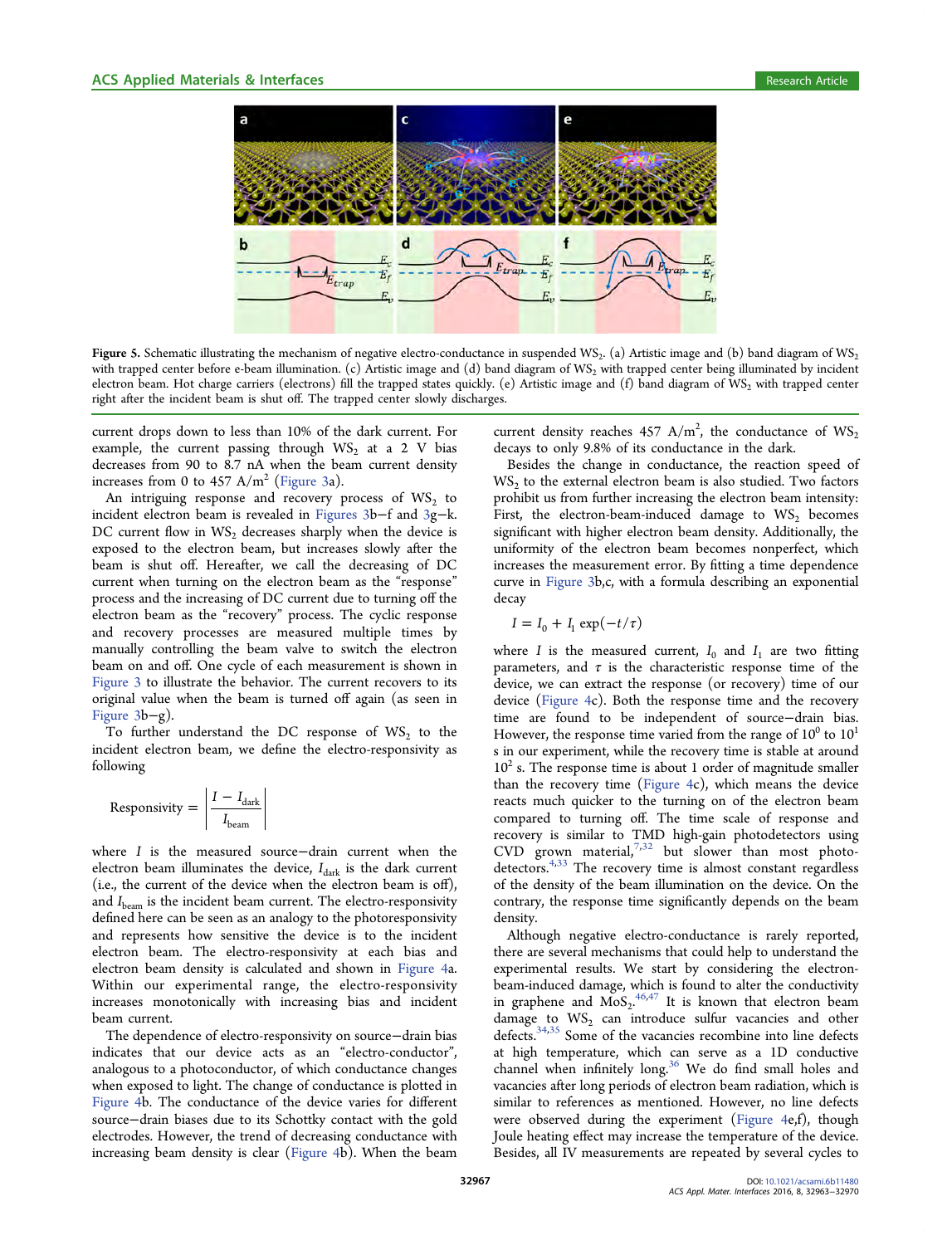# <span id="page-5-0"></span>ACS Applied Materials & Interfaces **Research Article** Research Article **Research Article**

rule out the possibility that beam damage dominates the changes in conductance as we observed. In this way, it is unlikely that our observation is due to structure change.

Another possible explanation for negative electro-conductance is the decreasing of charge carrier mobility due to formation of charged electron−hole clusters (like trion) when an abundance of free electrons and holes exist in the system. This mechanism explains the transient negative photoconductivity in monolayer  $MoS<sub>2</sub>$  at low temperature.<sup>[37](#page-6-0)</sup> However, our experiment is different in both measurement time scale (second vs picosecond) and temperature (room temperature vs cryogenic temperature). In this way, formation of electron−hole combinations is unlikely to account for our experiment results.

One mechanism that may explain the negative electroconductance of  $WS_2$  is the trapping of hot charge carriers. A similar mechanism is widely used to explain the negative photoconductance phenomenon.<sup>[38](#page-6-0)–[40](#page-7-0)</sup> The 80 keV electron beam energy in our experiment is much higher than the band gap of WS<sub>2</sub> ( $\sim$ 2 eV). Inelastic scattering leads to the transfer of energy from the electron beam to the  $WS_2$  that can cause a large number of electrons to be promoted to the conduction band as hot charge carriers. Previous studies reveal that structural defects,  $^{41,42}_{41,42}$  $^{41,42}_{41,42}$  $^{41,42}_{41,42}$  surface nanoclusters,  $^{39,43}_{43}$  $^{39,43}_{43}$  $^{39,43}_{43}$  $^{39,43}_{43}$  $^{39,43}_{43}$  or even absorbed molecules<sup>[44](#page-7-0)</sup> can act as charge traps for electrons in the conduction band. This will result in a negatively charged trap center surrounded by a positively charged local region of the  $WS_2$ . These negatively charged trap centers may scatter the charge carriers in  $WS_2$ . Another way to view the process is to consider the charged trap centers as a local negative gate bias applied to  $WS_2$ , which results in a p-doping of the originally ndoped WS2. A lot of small p−n junctions may then be formed inside the  $WS_2$  sheet and thus reduce the conductivity. This mechanism is schematically illustrated in [Figure 5](#page-4-0).

Our experimental results fit well with the process discussed above. According to this mechanism, when increasing the incident beam density, the trapped states should be charged more quickly. In our experiment, the response time negatively depends on the incident electron beam density [\(Figure 4c](#page-3-0)), which is as expected. On the other hand, the time to discharge the trap (recovery time) should not rely on beam current density that the device is previously exposed to, but only on the energy barrier between the trap centers and  $WS_2$ . In addition, hot electrons stimulated by the incident electron beam can easily overcome the energy barrier around the traps and lead to a quick response time ([Figure 5](#page-4-0)c,d). When the traps are discharged, trapped electrons can only slowly tunnel through the barrier and thus the recovery time is much slower than the response time ([Figure 5e](#page-4-0),f). All of these phenomena are supported by our experiments [\(Figure 4c](#page-3-0)). The electron response in [Figure 3](#page-2-0) is actually measured for several cycles, shown in the [Supporting Information](http://pubs.acs.org/doi/suppl/10.1021/acsami.6b11480/suppl_file/am6b11480_si_001.pdf). Both the response and recovery times are unchanged during the measurement, and thus the density of trapped states is unlikely to change significantly.

# ■ CONCLUSION

In situ nanoscale electronic devices containing suspended monolayer  $WS_2$  are demonstrated to exhibit negative electroconductivity. The conductance of the  $WS_2$  is tuned by external electron beam exposure up to an order of magnitude. The response of the device to an external electron beam is found to be of the time scale of seconds, which is slower than the stateof-art electron detectors, which have frequencies around 100 frames per second.<sup>48</sup> Further studies on improving the electron detection speed would be beneficial. These fundamental results may help the future development of transparent ultrathin direct electron beam detectors based on 2D transition metal dichalcogenides.

## ■ METHODS

Fabrication of the Chip. Si wafers (P-doped, 200  $\mu$ m in thickness and 4 in. in diameter) are cleaned through an RCA standard cleaning process. The Si-rich silicon nitride (SiN) thin film (100 nm in thickness) is then deposited on both sides of the cleaned Si wafers by the low-pressure chemical vapor deposition (LPCVD) method. During the deposition process, substrate temperature is fixed at 850 °C and the reaction gas ratio between  $SiH_2Cl_2$  and  $NH_3$  is kept at 100:25. The observation window is patterned by photolithography on one side of the SiN film, then etched away by reactive ion etching. Subsequently, silicon inside of the observation window is etched by wet etching (45% w/w KOH as the etching solution at 80 °C), leaving suspended SiN covering on the observation window.

Fabrication of the Device. The chip for in situ electrical measurement is patterned by e-beam lithography (EBL), followed by the metallization and lift-off process. The electrode is aligned to the observation window in the suspended silicon nitride thin film by direct imaging with SEM inside of the EBL facility. 90 nm Au is thermally evaporated onto the chip with a 10 nm Cr adhesion layer. The electrodes are then cut by focused ion beam (FIB) to separate the source from the drain. All three devices on one side are cogrounded in the measurements.  $WS_2$  is transferred onto the device by a PMMA assisted wet transfer method.

Electrical Measurement. Samples prepared on specialized Si TEM chips were mounted onto an in situ electrical biasing holder and loaded into the TEM. Electrical measurements are made using a Keithley 2400LV semiconductor measurement unit. The Keithley 2400 SMU has a response time better than 50  $\mu$ s, which is far below the characteristic time in this experiment. Given this, we do not need to consider the influence of IRF to the measurement results.

Transmission Electron Microscopy. Aberration-corrected TEM was performed using Oxford's JEOL 2200MCO with a CEOS image corrector. Accelerating voltage was set to 80 kV. Beam current density was calibrated by using a Faraday cage to measure total beam current and then imaging the condensed beam to determine its size. This enables the CCD counts to be correlated to electron dose.

# ■ ASSOCIATED CONTENT

#### **S** Supporting Information

The Supporting Information is available free of charge on the [ACS Publications website](http://pubs.acs.org) at DOI: [10.1021/acsami.6b11480](http://pubs.acs.org/doi/abs/10.1021/acsami.6b11480).

Time-resolved IV measurement of  $WS_2$  ([PDF\)](http://pubs.acs.org/doi/suppl/10.1021/acsami.6b11480/suppl_file/am6b11480_si_001.pdf)

## ■ AUTHOR INFORMATION

#### Corresponding Author

\*E-mail: [Jamie.warner@materials.ox.ac.uk.](mailto:Jamie.warner@materials.ox.ac.uk)

## ORCID<sup>®</sup>

Jamie H. Warner: [0000-0002-1271-2019](http://orcid.org/0000-0002-1271-2019)

#### Notes

The authors declare no competing financial interest.

## ■ ACKNOWLEDGMENTS

J.H.W. thanks the Royal Society for support. Y.F. is thankful for the support from the Clarendon Scholarship from the University of Oxford. H.Z. is thankful for the support from the DOE Early Career Research Program. M.H.R. thanks the National Natural Science Foundation of China and the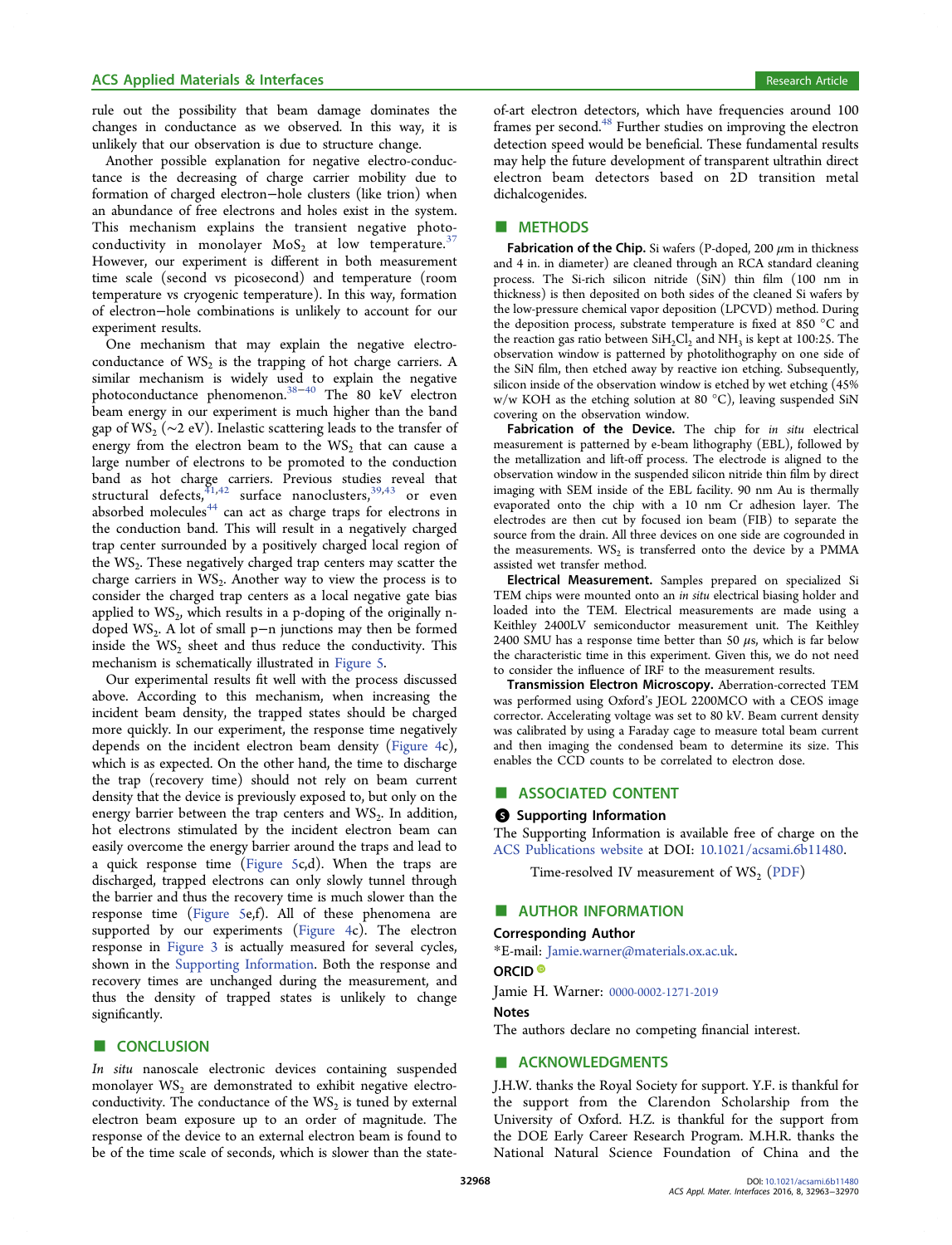<span id="page-6-0"></span>National Science Centre (OPUS programme, Grant: 015/19/ B/ST5/03399).

# ■ REFERENCES

(1) Wang, Q. H.; Kalantar-Zadeh, K.; Kis, A.; Coleman, J. N.; Strano, M. S. Electronics and Optoelectronics of Two-Dimensional Transition Metal Dichalcogenides. Nat. Nanotechnol. 2012, 7, 699−712.

(2) Suh, J.; Park, T. E.; Lin, D. Y.; Fu, D.; Park, J.; Jung, H. J.; Chen, Y.; Ko, C.; Jang, C.; Sun, Y.; Sinclair, R.; Chang, J.; Tongay, S.; Wu, J. Doping against the Native Propensity of MoS2: Degenerate Hole Doping by Cation Substitution. Nano Lett. 2014, 14, 6976−6982.

(3) Li, M.-Y.; Shi, Y.; Cheng, C.-C.; Lu, L.-S.; Lin, Y.-C.; Tang, H.-L.; Tsai, M.-L.; Chu, C.-W.; Wei, K.-H.; He, J.-H.; Chang, W.-H.; Suenaga, K.; Li, L.-J. Epitaxial Growth of a Monolayer WSe2-MoS2 Lateral P-N Junction with an Atomically Sharp Interface. Science 2015, 349, 524−528.

(4) Yin, Z.; Li, H.; Li, H.; Jiang, L.; Shi, Y.; Sun, Y.; Lu, G.; Zhang, Q.; Chen, X.; Zhang, H. Single-Layer MoS2 Phototransistors. ACS Nano 2012, 6, 74−80.

(5) Tosun, M.; Chuang, S.; Fang, H.; Sachid, A. B.; Hettick, M.; Lin, Y.; Zeng, Y.; Javey, A. High-Gain Inverters Based on WSe2 Complementary Field-Effect Transistors. ACS Nano 2014, 8, 4948− 4953.

(6) Wang, H.; Yu, L.; Lee, Y.-H.; Shi, Y.; Hsu, A.; Chin, M. L.; Li, L.- J.; Dubey, M.; Kong, J.; Palacios, T. Integrated Circuits Based on Bilayer MoS2 Transistors. Nano Lett. 2012, 12, 4674−4680.

(7) Lopez-Sanchez, O.; Lembke, D.; Kayci, M.; Radenovic, A.; Kis, A. Ultrasensitive Photodetectors Based on Monolayer MoS2. Nat. Nanotechnol. 2013, 8, 497−501.

(8) Pospischil, A.; Furchi, M. M.; Mueller, T. Solar-Energy Conversion and Light Emission in an Atomic Monolayer P-N Diode. Nat. Nanotechnol. 2014, 9, 257−261.

(9) Koppens, F. H. L.; Mueller, T.; Avouris, P.; Ferrari, A. C.; Vitiello, M. S.; Polini, M. Photodetectors Based on Graphene, Other Two-Dimensional Materials and Hybrid Systems. Nat. Nanotechnol. 2014, 9, 780−793.

(10) Kufer, D.; Konstantatos, G. Highly Sensitive, Encapsulated MoS2 Photodetector with Gate Controllable Gain and Speed. Nano Lett. 2015, 15, 7307−7313.

(11) Fan, Y.; Zhou, Y.; Wang, X.; Tan, H.; Rong, Y.; Warner, J. H. Photoinduced Schottky Barrier Lowering in 2D Monolayer WS 2 Photodetectors. Adv. Opt. Mater. 2016, 4, 1573−1581.

(12) Wang, Z. L.; Poncharal, P.; de Heer, W. A. Nanomeasurements of Individual Carbon Nanotubes by in Situ TEM. Pure Appl. Chem. 2000, 72, 209−219.

(13) Jin, C.; Wang, J.; Wang, M.; Su, J.; Peng, L.-M. In-Situ Studies of Electron Field Emission of Single Carbon Nanotubes inside the TEM. Carbon 2005, 43, 1026−1031.

(14) Qi, Z. J.; Rodríguez-Manzo, J. A.; Hong, S. J.; Park, Y. W.; Stach, E. A.; Drndić, M.; Johnson, A. T. C. Direct Electron Beam Patterning of Sub-5nm Monolayer Graphene Interconnects. Proc. SPIE 2013, 8680, 86802F.

(15) Qi, Z. J.; Rodríguez-Manzo, J. a.; Botello-Méndez, A. R.; Hong, S. J.; Stach, E. a.; Park, Y. W.; Charlier, J.-C.; Drndić, M.; Johnson, A. T. C. Correlating Atomic Structure and Transport in Suspended Graphene Nanoribbons. Nano Lett. 2014, 14, 4238−4244.

(16) Qi, Z. J.; Daniels, C.; Hong, S. J.; Park, Y. W.; Meunier, V.; Drndic, M.; Johnson, A. T. C. Electronic Transport of Recrystallied Freesanding Graphene Nanoribbons. ACS Nano 2015, 9, 3510−3520.

(17) Lu, Y.; Merchant, C. A.; Drndic, M.; Johnson, A. T. C. In Situ ́ Electronic Characterization of Graphene Nanoconstrictions Fabricated in a Transmission Electron Microscope. Nano Lett. 2011, 11, 5184− 5188.

(18) Cretu, O.; Botello-Mendez, A. R.; Janowska, I.; Pham-Huu, C.; Charlier, J. C.; Banhart, F. Electrical Transport Measured in Atomic Carbon Chains. Nano Lett. 2013, 13, 3487−3493.

(19) Wang, Q.; Kitaura, R.; Suzuki, S.; Miyauchi, Y.; Matsuda, K.; Yamamoto, Y.; Arai, S.; Shinohara, H. Fabrication and In Situ Transmission Electron Microscope Characterization of Free-Standing Graphene Nanoribbon Devices. ACS Nano 2016, 10, 1475−1480.

(20) Barreiro, A.; Bö rrnert, F.; Rü mmeli, M. H.; Bü chner, B.; Vandersypen, L. M. K. Graphene at High Bias: Cracking, Layer by Layer Sublimation, and Fusing. Nano Lett. 2012, 12, 1873−1878.

(21) Rodríguez-Manzo, J. A.; Qi, Z. J.; Crook, A.; Ahn, J.; Johnson, A. T. C.; Drndić, M. In Situ Transmission Electron Microscopy Modulation of Transport in Graphene Nanoribbons. ACS Nano 2016, 10, 4004−4010.

(22) Parkin, W. M.; Balan, A.; Liang, L.; Das, P. M.; Lamparski, M.; Naylor, C. H.; Rodríguez-Manzo, J. A.; Johnson, A. T. C.; Meunier, V.; Drndic, M. Raman Shifts in Electron-Irradiated Monolayer MoS 2. ́ ACS Nano 2016, 10, 4134−4142.

(23) Wang, H.; Luo, J.; Schäffel, F.; Rümmeli, M. H.; Briggs, G. A. D.; Warner, J. H. Carbon Nanotube Nanoelectronic Devices Compatible with Transmission Electron Microscopy. Nanotechnology 2011, 22, 245305.

(24) Peimyoo, N.; Yang, W.; Shang, J.; Shen, X.; Wang, Y.; Yu, T. Chemically Driven Tunable Light Emission of Charged and Neutral Excitons in Monolayer WS2. ACS Nano 2014, 8, 11320−11329.

(25) Zhu, B.; Chen, X.; Cui, X. Exciton Binding Energy of Monolayer WS2. Sci. Rep. 2015, 5, 9218.

(26) Zhao, W.; Ghorannevis, Z.; Amara, K.; Pang, J.; Toh, M.; Zhang, X.; Kloc, C.; Tan, P. H.; Eda, G. Lattice Dynamics in Mono-and Few-Layer Sheets of WS2 and WSe2. Nanoscale 2013, 5, 9677−9683.

(27) Loh, T. A. J.; Chua, D. H. C.; Wee, A. T. S. One-Step Synthesis of Few-Layer WS2 by Pulsed Laser Deposition. Sci. Rep. 2015, 5, 18116.

(28) Berkdemir, A.; Gutiérrez, H. R.; Botello-Méndez, A. R.; Perea-López, N.; Elías, A. L.; Chia, C.-I.; Wang, B.; Crespi, V. H.; López-Urías, F.; Charlier, J.-C.; Terrones, H.; Terrones, M. Identification of Individual and Few Layers of WS2 Using Raman Spectroscopy. Sci. Rep. 2013, 3, 1755.

(29) Ovchinnikov, D.; Allain, A.; Huang, Y.; Dumcenco, D.; Kis, A. Electrical Transport Properties of Single-Layer WS2. ACS Nano 2014, 8, 8174−8181.

(30) Khalil, H. M. W.; Khan, M. F.; Eom, J.; Noh, H. Highly Stable and Tunable Chemical Doping of Multilayer WS2 Field Effect Transistor: Reduction in Contact Resistance. ACS Appl. Mater. Interfaces 2015, 7, 23589−23596.

(31) Iqbal, M. W.; Iqbal, M. Z.; Khan, M. F.; Kamran, M. A.; Majid, A.; Alharbi, T.; Eom, J. Tailoring the Electrical and Photo-Electrical Properties of a WS2 Field Effect Transistor by Selective N-Type Chemical Doping. RSC Adv. 2016, 6, 24675−24682.

(32) Zhang, W.; Huang, J. K.; Chen, C. H.; Chang, Y. H.; Cheng, Y. J.; Li, L. J. High-Gain Phototransistors Based on a CVD MoS2 Monolayer. Adv. Mater. 2013, 25, 3456−3461.

(33) Perea-Lõ pez, N.; Elías, A. L.; Berkdemir, A.; Castro-Beltran, A.; Gutiérrez, H. R.; Feng, S.; Lv, R.; Hayashi, T.; Lõpez-Urías, F.; Ghosh, S.; Muchharla, B.; Talapatra, S.; Terrones, H.; Terrones, M. Photosensor Device Based on Few-Layered WS2 Films. Adv. Funct. Mater. 2013, 23, 5511−5517.

(34) Garcia, A.; Raya, A. M.; Mariscal, M. M.; Esparza, R.; Herrera, M.; Molina, S. I.; Scavello, G.; Galindo, P. L.; Jose-Yacaman, M.; Ponce, A. Analysis of Electron Beam Damage of Exfoliated MoS2 Sheets and Quantitative HAADF-STEM Imaging. Ultramicroscopy 2014, 146, 33−38.

(35) Zan, R.; Ramasse, Q. M.; Jalil, R.; Georgiou, T.; Bangert, U.; Novoselov, K. S. Control of Radiation Damage in MoS2 by Graphene Encapsulation. ACS Nano 2013, 7, 10167−10174.

(36) Wang, S.; Lee, G.-D.; Lee, S.; Yoon, E.; Warner, J. H. Detailed Atomic Reconstruction of Extended Line Defects in Monolayer MoS2. ACS Nano 2016, 10, 5419−5430.

(37) Lui, C. H.; Frenzel, A. J.; Pilon, D. V.; Lee, Y. H.; Ling, X.; Akselrod, G. M.; Kong, J.; Gedik, N. Trion-Induced Negative Photoconductivity in Monolayer MoS2. Phys. Rev. Lett. 2014, 113, 166801.

(38) Yang, Y.; Peng, X.; Kim, H. S.; Kim, T.; Jeon, S.; Kang, H. K.; Choi, W.; Song, J.; Doh, Y. J.; Yu, D. Hot Carrier Trapping Induced